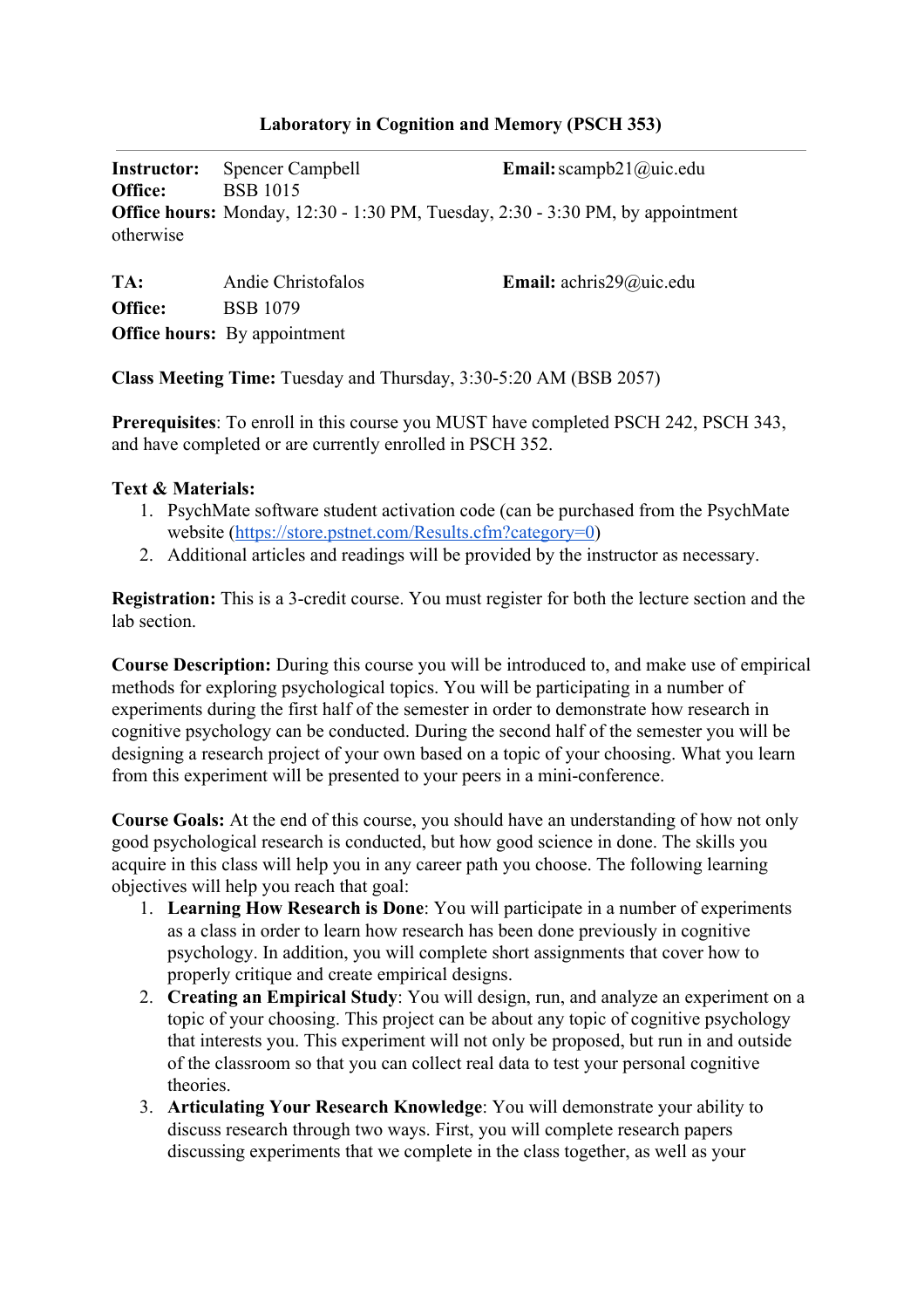personally designed experiment. Secondly, you will present your findings to the class and peers in multiple oral-presentation formats.

**Written Reports**: An important element of research is communicating your results to other people. You will produce two written reports as drafts and final reports. All written reports must conform to APA style. Although collecting and analyzing data will be a group effort, writing reports will be an individual effort. YOU ARE TO WRITE YOUR REPORTS ON YOUR OWN AND IN YOUR OWN WORDS.

## **Assignments:**

- 1. **Weekly Homework Assignments** (e.g. critiquing a research article, describing your research interests, etc.). Late weekly homework assignments will be penalized 10% for every day that they are late. Homework assignments will not be accepted more than three days late.
- **2. Research Paper 1.** This will be a research proposal on a topic of your choosing. You will complete a literature review and propose a method of exploring the topic using an experimental approach.
- 3. **Research Paper 2.** This will be a complete research report based on the experiment completed for your group research project. The report will include a literature review, methodology description, analysis of the data, and discussion of your findings.
- **4. Project Oral Presentation.** At the end of the semester you will present the findings of your research project to the class. These will be short presentations (less than 10 minutes), and you will complete them as a group.
- **5. Project Poster Presentation.**  In addition to the oral presentations, you will present your research in a mini-conference meant to resemble a professional psychological research conference. You will have the opportunity to see what other research has been done in lab classes as well as present your experiment to psychology faculty and graduate students.
- 6. **Participation and Attendance**. Attendance is mandatory for this class, and your participation is expected. This is especially important given the group project portion of the class.

Late Paper Policy: Paper assignments will be penalized 5% total, or 2% per day late (including weekend days), whichever penalty is greater. For example, if you submit your paper 1 or 2 days late, you will be penalized 5%. If you submit your paper 3 days late, you will be penalized 6%. Paper assignments will not be accepted more than one week late.

**Grading:** Grades in the course will be based on the assignments listed above. A traditional points breakdown will be used to determine your grade (90%+ = A, 80-89%  $=$  B, 70-79% = C, 60-69% = D, less than 60% = F). There will not be a "curve" used in this course.

## **Expected Points Breakdown: (Subject to change)**

| Assignment<br>Percentage |
|--------------------------|
|--------------------------|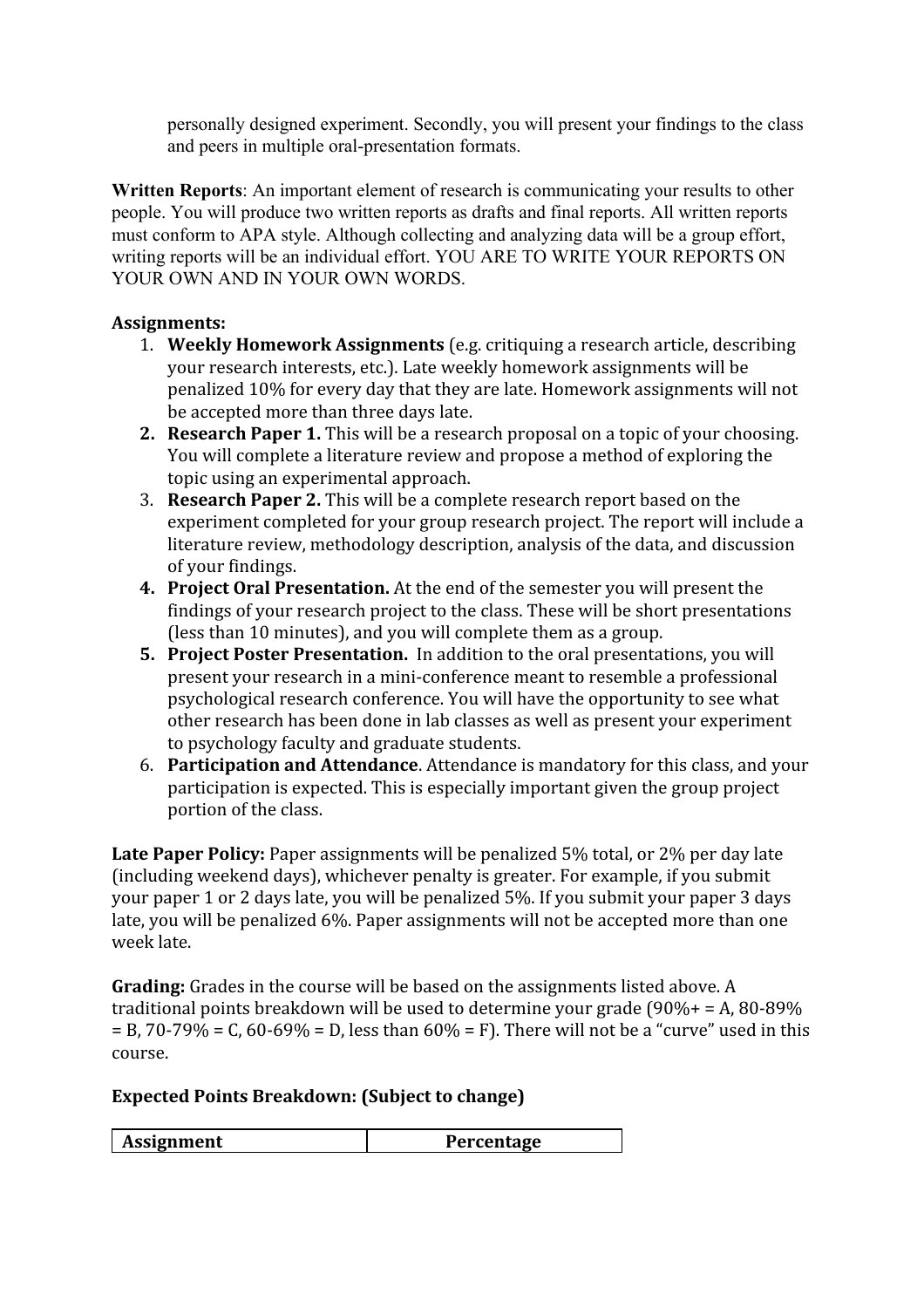| <b>Short Homework</b>          | 15%   |
|--------------------------------|-------|
| Assignments                    |       |
| <b>First Paper Assignment</b>  | 22.5% |
| <b>Second Paper Assignment</b> | 37.5% |
| <b>Oral Presentation</b>       | 7.5%  |
| <b>Poster Presentation</b>     | 7.5%  |
| Participation & Attendance     | 10%   |
| <b>TOTAL</b>                   | 100%  |

# **Other Information**

- **1. Participation and attendance** are very important for your success in this course. During the week we will perform a number of in-class activities and experiments that will encourage you to lend your voice to discussion. Attendance is essential in this class as missing an in-class experiment will require you to come in at another time to complete it. Your attendance is important for the success of your group experiment as well, so make sure to communicate any issues of attendance with your groupmates well ahead of time.
- **2. Late assignments and makeups.** Assignments are expected to turned in on the day noted on the schedule. Late assignments will be penalized based on the rules described above. In the case of an emergency situation, an assignment can be made-up, provided you bring in proof of the emergency (e.g. a doctor's note).
- **3. Religious holidays.** To my knowledge this class does not have any exams scheduled during any major religious holidays. Please contact me within the first two weeks of class if you need to miss class or an exam due to a religious holiday.
- 4. **Cheating and plagiarism:** No form of academic dishonesty will be tolerated. Students who break the university's code of academic integrity could be given a failing grade for the assignment or course and be the subject of formal judicial charges (see UIC Student Disciplinary Handbook for details). For example, if any amount of plagiarism is discovered in a written assignment, you could be given a grade of 0 (zero) for the assignment and possibly a failing grade for the course. I will also notify the Office of the Dean of Student Affairs and file an academic dishonesty charge that will be added to your academic file. Copying from your group partners is plagiarism. More information about UIC's academic integrity policies is available online at
- 5. **Disabilities**: UIC is committed to maintaining a barrier-free environment so that individuals with disabilities can fully access programs, courses, services, and activities at UIC. Students with disabilities who require accommodations for full access and participation in UIC programs must be registered with the Disability Resource Center (DRC). Please contact DRC at (312) 413-2183.
- 6. **My role:** For this course I see myself as both instructor and mentor. If at any point in time you have any problems or concerns with the course, feel free to contact me. I was an undergraduate at one time as well, and fully understand the pressures involved with college life. Please find me in my office or set up an appointment through email anytime you would like to meet with me.

## **Course Schedule**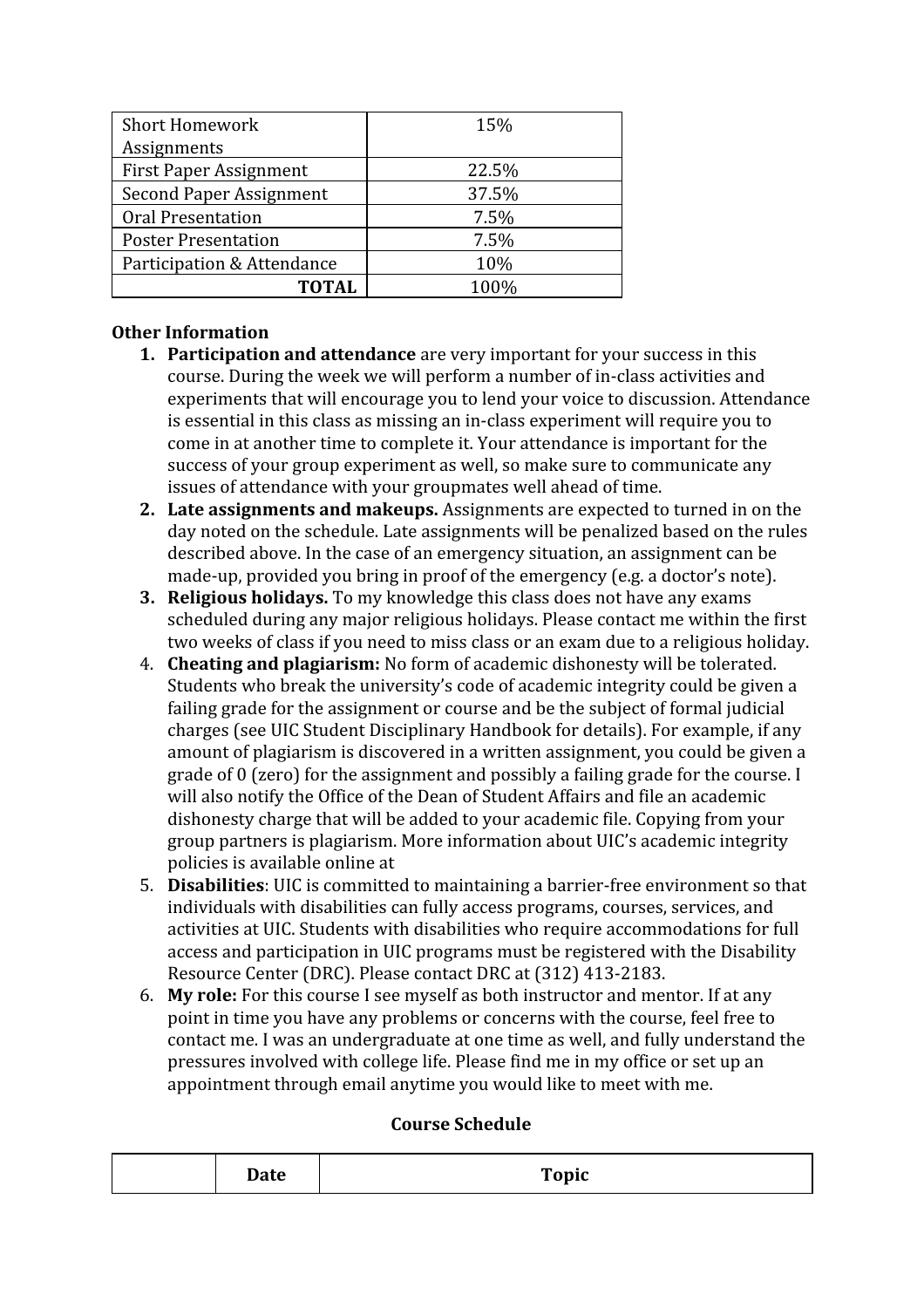| Week 1            | 1/10 | Introduction. Who am I? Who are you? What is research?                                                                                        |
|-------------------|------|-----------------------------------------------------------------------------------------------------------------------------------------------|
|                   | 1/12 | In-class Experiment 1. Background on Experiment 1.<br><b>Assignment 1 due</b>                                                                 |
| Week 2            | 1/17 | Further data analysis if necessary. Overview of data<br>interpretation for Experiment 1.                                                      |
|                   | 1/19 | Review of Main Effects and Interactions. Data analysis for<br>Experiment 1.                                                                   |
| Week 3            | 1/24 | Review of Experimental and Correlational Designs.<br><b>Assignment 2 due</b>                                                                  |
|                   | 1/26 | In-class Experiment 2. Background on Experiment 2.                                                                                            |
| Week 4            | 1/31 | How to do a literature search and review. How to write the<br>introduction and method sections of an experimental<br>report. Assignment 3 due |
|                   | 2/2  | Data analysis for Experiment 2.                                                                                                               |
| Week <sub>5</sub> | 2/7  | In-class Experiment 3. Background on Experiment 3.<br><b>Assignment 4 due</b>                                                                 |
|                   | 2/9  | Individual help with Paper 1. <b>Bring in a draft</b>                                                                                         |
| Week 6            | 2/14 | Data analysis for Experiment 3.                                                                                                               |
|                   | 2/16 | How to write a results section of an experimental report.<br>Review of writing Research Paper 1.                                              |
| Week 7            | 2/21 | Topics of cognitive psychology overview. Use PEAK to<br>explore methodology options. Paper 1 due                                              |
|                   | 2/23 | Review methodology options for experiment. Generate<br>topics and designs as a class. Assignment 5 due Sunday                                 |
| Week 8            | 2/28 | Determine groups for research project. Begin work on<br>group research projects.                                                              |
|                   | 3/2  | Work on group research project.                                                                                                               |
| Week 9            | 3/7  | Work on group research project.                                                                                                               |
|                   | 3/9  | Work on group research project.                                                                                                               |
| Week 10           | 3/14 | Run subjects and work on group research project.                                                                                              |
|                   | 3/16 | Run subjects and work on group research project.                                                                                              |